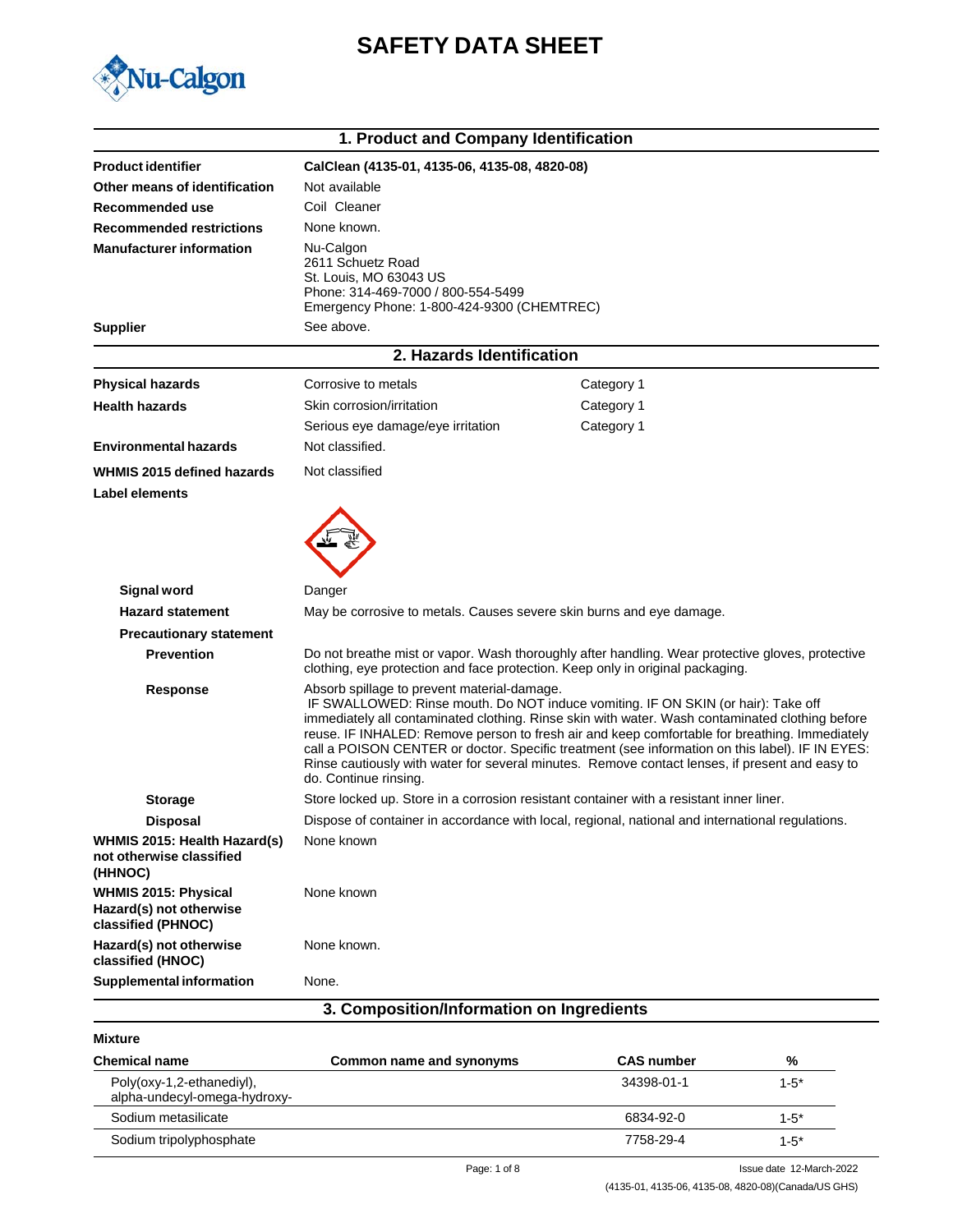trade secret.

**Composition comments** US GHS: The exact percentage (concentration) of composition has been withheld as a trade secret in accordance with paragraph (i) of §1910.1200. \*CANADA GHS: The exact percentage (concentration) of composition has been withheld as a

|                                                                              | <b>4. First Aid Measures</b>                                                                                                                                                                                                                                                                                                                                                                                                                                         |
|------------------------------------------------------------------------------|----------------------------------------------------------------------------------------------------------------------------------------------------------------------------------------------------------------------------------------------------------------------------------------------------------------------------------------------------------------------------------------------------------------------------------------------------------------------|
| <b>Inhalation</b>                                                            | IF INHALED: Remove person to fresh air and keep comfortable for breathing. Immediately call a<br>POISON CENTER or doctor.                                                                                                                                                                                                                                                                                                                                            |
| <b>Skin contact</b>                                                          | IF ON SKIN (or hair): Take off immediately all contaminated clothing. Rinse skin with water.<br>Immediately call a POISON CENTER or doctor. Wash contaminated clothing before reuse.<br>Specific treatment (see information on this label).                                                                                                                                                                                                                          |
| Eye contact                                                                  | IF IN EYES: Rinse cautiously with water for several minutes. Remove contact lenses, if present<br>and easy to do. Continue rinsing. Immediately call a POISON CENTER or doctor.                                                                                                                                                                                                                                                                                      |
| Ingestion                                                                    | IF SWALLOWED: Rinse mouth. Do NOT induce vomiting. Immediately call a POISON CENTER or<br>doctor.                                                                                                                                                                                                                                                                                                                                                                    |
| <b>Most important</b><br>symptoms/effects, acute and<br>delayed              | Burning pain and severe corrosive skin damage. Causes serious eye damage. Symptoms may<br>include stinging, tearing, redness, swelling, and blurred vision. Permanent eye damage including<br>blindness could result.                                                                                                                                                                                                                                                |
| Indication of immediate<br>medical attention and special<br>treatment needed | Provide general supportive measures and treat symptomatically.                                                                                                                                                                                                                                                                                                                                                                                                       |
| <b>General information</b>                                                   | If you feel unwell, seek medical advice (show the label where possible). Ensure that medical<br>personnel are aware of the material(s) involved and take precautions to protect themselves. Show<br>this safety data sheet to the doctor in attendance. Avoid contact with eyes and skin. Keep out of<br>reach of children.                                                                                                                                          |
|                                                                              | 5. Fire Fighting Measures                                                                                                                                                                                                                                                                                                                                                                                                                                            |
| Suitable extinguishing media                                                 | Water fog. Foam. Dry chemical powder. Carbon dioxide.                                                                                                                                                                                                                                                                                                                                                                                                                |
| Unsuitable extinguishing<br>media                                            | Do not use water jet as an extinguisher, as this will spread the fire.                                                                                                                                                                                                                                                                                                                                                                                               |
| Specific hazards arising from<br>the chemical                                | During fire, gases hazardous to health may be formed.                                                                                                                                                                                                                                                                                                                                                                                                                |
| Special protective equipment<br>and precautions for firefighters             | Self-contained breathing apparatus and full protective clothing must be worn in case of fire.                                                                                                                                                                                                                                                                                                                                                                        |
| <b>Fire-fighting</b><br>equipment/instructions                               | Move containers from fire area if you can do so without risk.                                                                                                                                                                                                                                                                                                                                                                                                        |
| <b>Specific methods</b>                                                      | Use standard firefighting procedures and consider the hazards of other involved materials.                                                                                                                                                                                                                                                                                                                                                                           |
| <b>General fire hazards</b>                                                  | No unusual fire or explosion hazards noted.                                                                                                                                                                                                                                                                                                                                                                                                                          |
| <b>Hazardous combustion</b><br>products                                      | May include and are not limited to: Oxides of nitrogen. Oxides of carbon.                                                                                                                                                                                                                                                                                                                                                                                            |
|                                                                              | <b>6. Accidental Release Measures</b>                                                                                                                                                                                                                                                                                                                                                                                                                                |
| Personal precautions,<br>protective equipment and<br>emergency procedures    | Keep unnecessary personnel away. Keep people away from and upwind of spill/leak. Wear<br>appropriate protective equipment and clothing during clean-up. Do not breathe mist or vapor. Do<br>not touch damaged containers or spilled material unless wearing appropriate protective clothing.<br>Ensure adequate ventilation. Local authorities should be advised if significant spillages cannot be<br>contained. For personal protection, see section 8 of the SDS. |
| <b>Methods and materials for</b>                                             | Prevent entry into waterways, sewer, basements or confined areas.                                                                                                                                                                                                                                                                                                                                                                                                    |
| containment and cleaning up                                                  | Large Spills: Stop the flow of material, if this is without risk. Dike the spilled material, where this is<br>possible. Cover with plastic sheet to prevent spreading. Absorb in vermiculite, dry sand or earth<br>and place into containers. Following product recovery, flush area with water.                                                                                                                                                                     |
|                                                                              | Small Spills: Wipe up with absorbent material (e.g. cloth, fleece). Clean surface thoroughly to<br>remove residual contamination.                                                                                                                                                                                                                                                                                                                                    |
|                                                                              | Never return spills to original containers for re-use. For waste disposal, see section 13 of the SDS.                                                                                                                                                                                                                                                                                                                                                                |
| <b>Environmental precautions</b>                                             | Do not discharge into lakes, streams, ponds or public waters.                                                                                                                                                                                                                                                                                                                                                                                                        |
|                                                                              | 7. Handling and Storage                                                                                                                                                                                                                                                                                                                                                                                                                                              |
| <b>Precautions for safe handling</b>                                         | Do not breathe mist or vapor. Do not get in eyes, on skin, or on clothing. Provide adequate<br>ventilation. Wear appropriate personal protective equipment. Wash thoroughly after handling. Use<br>good industrial hygiene practices in handling this material. When using do not eat or drink.                                                                                                                                                                      |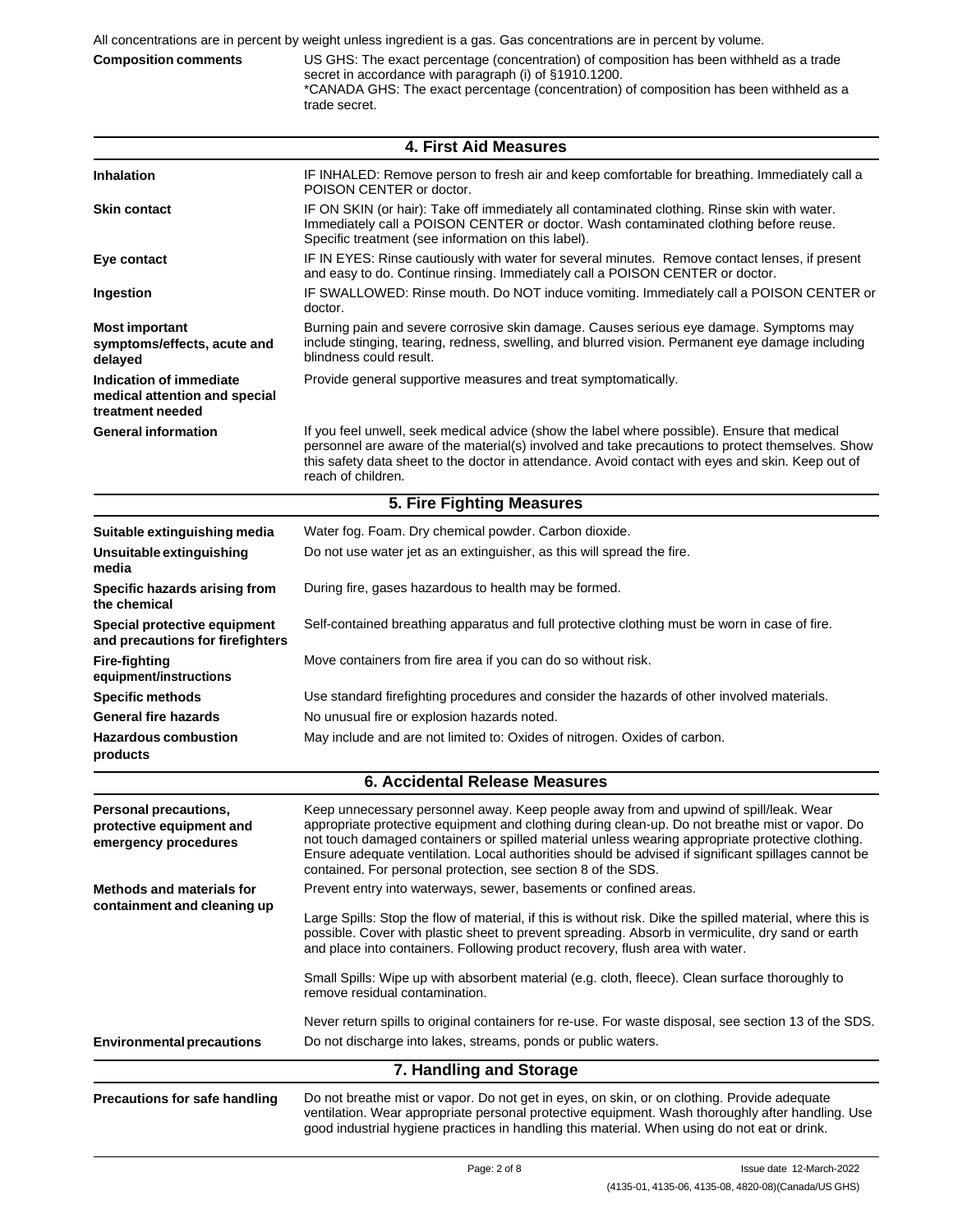Store locked up. Store in original tightly closed container. Store away from incompatible materials (see Section 10 of the SDS). Keep out of reach of children. Store in a corrosion resistant container with a resistant inner liner. **Conditions for safe storage, including any incompatibilities 8. Exposure Controls/Personal Protection Occupational exposure limits Biological limit values Appropriate engineering controls** No exposure limits noted for ingredient(s). No biological exposure limits noted for the ingredient(s). Good general ventilation (typically 10 air changes per hour) should be used. Ventilation rates should be matched to conditions. If applicable, use process enclosures, local exhaust ventilation, or other engineering controls to maintain airborne levels below recommended exposure limits. If exposure limits have not been established, maintain airborne levels to an acceptable level. **Individual protection measures, such as personal protective equipment Eye/face protection Skin protection Hand protection Other Respiratory protection** Wear safety glasses with side shields. Impervious gloves. Confirm with reputable supplier first. As required by employer code. Use of an impervious apron is recommended. Where exposure guideline levels may be exceeded, use an approved NIOSH respirator. Respirator should be selected by and used under the direction of a trained health and safety professional following requirements found in OSHA's respirator standard (29 CFR 1910.134), CAN/CSA-Z94.4 and ANSI's standard for respiratory protection (Z88.2). Not applicable. Always observe good personal hygiene measures, such as washing after handling the material and before eating, drinking, and/or smoking. Routinely wash work clothing and protective equipment to remove contaminants. When using do not eat or drink. **Thermal hazards General hygiene considerations**

## **9. Physical and Chemical Properties**

| Appearance                                        | Clear            |
|---------------------------------------------------|------------------|
| <b>Physical state</b>                             | Liquid.          |
| Form                                              | Liquid           |
| Color                                             | Yellow           |
| Odor                                              | Fresh            |
| <b>Odor threshold</b>                             | Not available.   |
| pH                                                | 13 (Concentrate) |
| <b>Melting point/freezing point</b>               | Not available.   |
| Initial boiling point and boiling<br>range        | Not available.   |
| Pour point                                        | Not available.   |
| <b>Specific gravity</b>                           | Not available.   |
| <b>Partition coefficient</b><br>(n-octanol/water) | Not available.   |
| <b>Flash point</b>                                | Not available.   |
| <b>Evaporation rate</b>                           | Not available.   |
| Flammability (solid, gas)                         | Not applicable.  |
| Upper/lower flammability or explosive limits      |                  |
| <b>Flammability limit - lower</b><br>(%)          | Not available.   |
| <b>Flammability limit - upper</b><br>(%)          | Not available.   |
| Explosive limit - lower (%)                       | Not available.   |
| Explosive limit - upper (%)                       | Not available.   |
| Vapor pressure                                    | Not available.   |
| Vapor density                                     | Not available.   |
| <b>Relative density</b>                           | Not available.   |
| Solubility(ies)                                   | Not available.   |
| <b>Auto-ignition temperature</b>                  | Not available.   |
| <b>Decomposition temperature</b>                  | Not available.   |
| <b>Viscosity</b>                                  | Not available.   |
|                                                   |                  |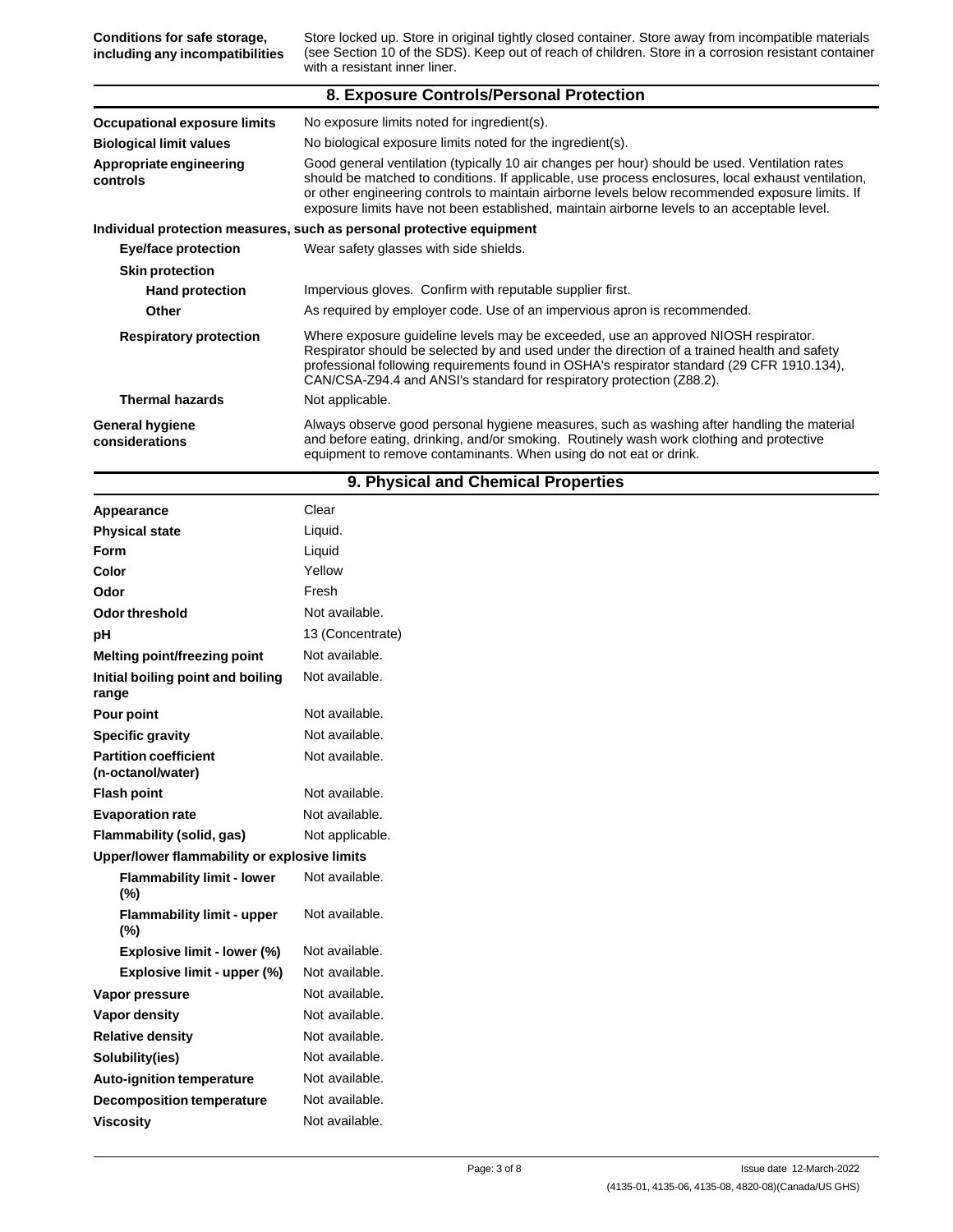**Other information Explosive properties Oxidizing properties** Not explosive. Not oxidizing. **10. Stability and Reactivity** This product may react with strong oxidizing agents. Reacts violently with acids. No dangerous reaction known under conditions of normal use. **Reactivity Possibility of hazardous reactions Chemical stability Conditions to avoid Incompatible materials Hazardous decomposition products** Material is stable under normal conditions. Do not mix with other chemicals. Strong oxidizing agents. Acids. May include and are not limited to: Oxides of carbon. Oxides of nitrogen.

## **11. Toxicological Information**

| Routes of exposure                                                                 | Eye, Skin contact, Inhalation, Ingestion.                                                                                                                                                                             |                                                          |  |
|------------------------------------------------------------------------------------|-----------------------------------------------------------------------------------------------------------------------------------------------------------------------------------------------------------------------|----------------------------------------------------------|--|
| Information on likely routes of exposure                                           |                                                                                                                                                                                                                       |                                                          |  |
| Ingestion                                                                          | Causes digestive tract burns. May cause stomach distress, nausea or vomiting.                                                                                                                                         |                                                          |  |
| <b>Inhalation</b>                                                                  | May cause irritation to the respiratory system.                                                                                                                                                                       |                                                          |  |
| <b>Skin contact</b>                                                                | Causes severe skin burns.                                                                                                                                                                                             |                                                          |  |
| Eye contact                                                                        | Causes serious eye damage.                                                                                                                                                                                            |                                                          |  |
| Symptoms related to the<br>physical, chemical and<br>toxicological characteristics | Burning pain and severe corrosive skin damage. Causes serious eye damage. Symptoms may<br>include stinging, tearing, redness, swelling, and blurred vision. Permanent eye damage including<br>blindness could result. |                                                          |  |
| Information on toxicological effects                                               |                                                                                                                                                                                                                       |                                                          |  |
| <b>Acute toxicity</b>                                                              |                                                                                                                                                                                                                       |                                                          |  |
| <b>Components</b>                                                                  | <b>Species</b>                                                                                                                                                                                                        | <b>Test Results</b>                                      |  |
|                                                                                    | Poly(oxy-1,2-ethanediyl), alpha-undecyl-omega-hydroxy- (CAS 34398-01-1)                                                                                                                                               |                                                          |  |
| Acute                                                                              |                                                                                                                                                                                                                       |                                                          |  |
| Dermal<br>LD50                                                                     | Rabbit                                                                                                                                                                                                                | > 2000 mg/kg, West Penetone                              |  |
| Inhalation<br><b>LC50</b>                                                          | Not available                                                                                                                                                                                                         |                                                          |  |
| Oral<br>LD50                                                                       |                                                                                                                                                                                                                       | > 1400 mg/kg, Koch Membrane Systems                      |  |
|                                                                                    | Rabbit                                                                                                                                                                                                                | > 2000 mg/kg, West Penetone                              |  |
|                                                                                    | Rat                                                                                                                                                                                                                   | 1700 mg/kg, West Penetone                                |  |
| Sodium metasilicate (CAS 6834-92-0)                                                |                                                                                                                                                                                                                       |                                                          |  |
| Acute<br>Dermal                                                                    |                                                                                                                                                                                                                       |                                                          |  |
| LD50                                                                               | Rat                                                                                                                                                                                                                   | > 5000 mg/kg, 24 Hours                                   |  |
| Inhalation<br>LC50                                                                 | Rat                                                                                                                                                                                                                   | > 2.1 mg/L, 4 Hours                                      |  |
| Oral<br>LD50                                                                       | Mouse                                                                                                                                                                                                                 | 770 - 820 mg/kg, ECHA                                    |  |
|                                                                                    |                                                                                                                                                                                                                       | 666.7 - 1008.6 mg/kg, ECHA                               |  |
|                                                                                    |                                                                                                                                                                                                                       | 2400 mg/kg, Patty's Industrial Hygiene and<br>Toxicology |  |
|                                                                                    |                                                                                                                                                                                                                       | 770 - 820 mg/kg, ECHA                                    |  |
|                                                                                    |                                                                                                                                                                                                                       | 666.7 - 1008.6 mg/kg, ECHA                               |  |
|                                                                                    |                                                                                                                                                                                                                       | 661.5 - 896.3 mg/kg                                      |  |
|                                                                                    | Rat                                                                                                                                                                                                                   | 1189.6 - 1530 mg/kg, ECHA                                |  |
|                                                                                    |                                                                                                                                                                                                                       | 1152 - 1349 mg/kg, ECHA                                  |  |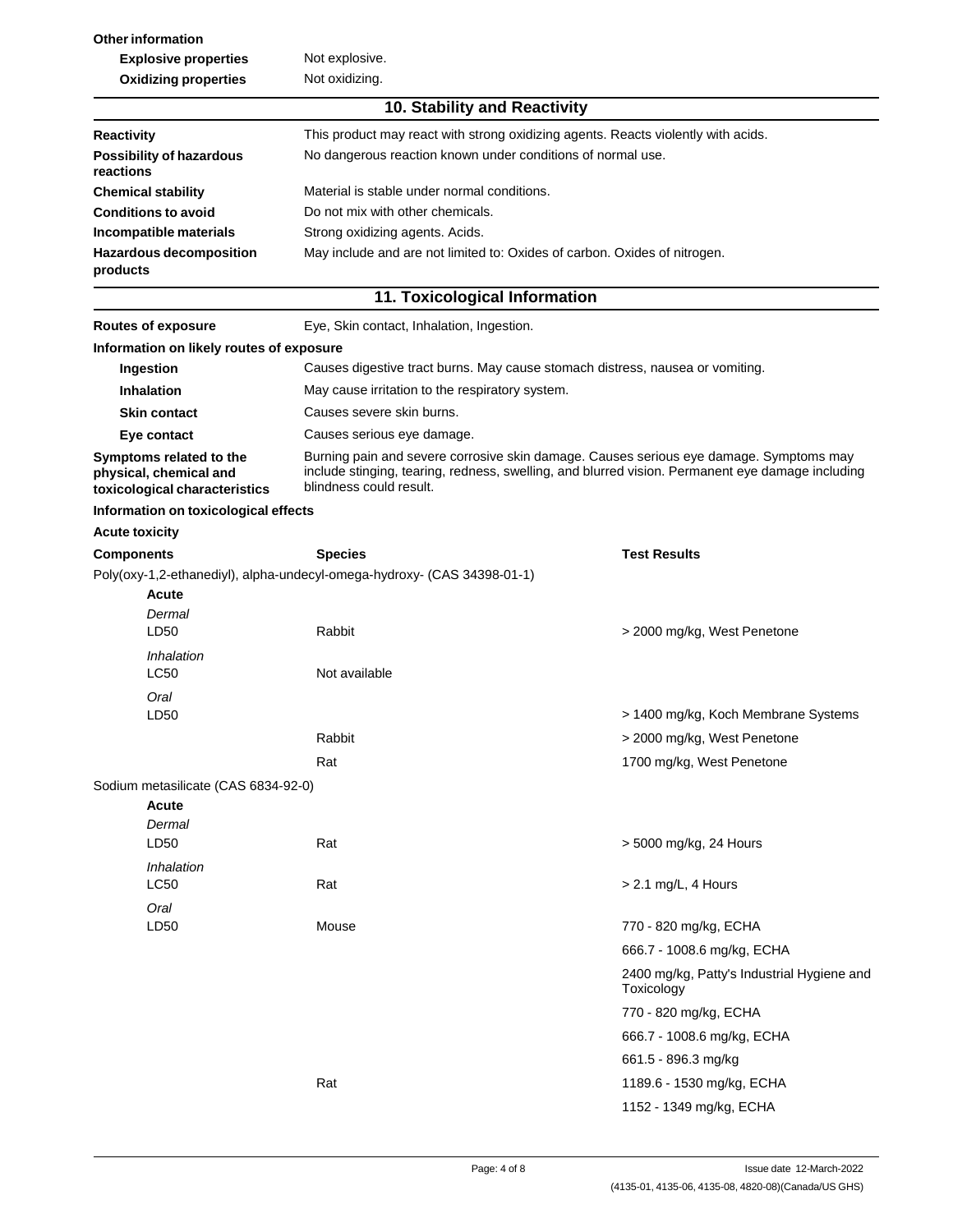| <b>Components</b>                                     | <b>Species</b>                                                                                                      | <b>Test Results</b>                                      |  |
|-------------------------------------------------------|---------------------------------------------------------------------------------------------------------------------|----------------------------------------------------------|--|
|                                                       |                                                                                                                     | 1280 mg/kg, Patty's Industrial Hygiene and<br>Toxicology |  |
|                                                       |                                                                                                                     | 1189.6 - 1530 mg/kg, ECHA                                |  |
|                                                       |                                                                                                                     | 1152 - 1349 mg/kg, ECHA                                  |  |
|                                                       |                                                                                                                     | 994.7 - 1335.9 mg/kg                                     |  |
| Sodium tripolyphosphate (CAS 7758-29-4)               |                                                                                                                     |                                                          |  |
| <b>Acute</b>                                          |                                                                                                                     |                                                          |  |
| Dermal                                                |                                                                                                                     |                                                          |  |
| LD50                                                  | Rabbit                                                                                                              | > 4640 mg/kg, 24 Hours, ECHA                             |  |
| Inhalation<br>LC50                                    | Rat                                                                                                                 | > 0.4 mg/L, 4 Hours, ECHA                                |  |
| Oral                                                  |                                                                                                                     |                                                          |  |
| LD <sub>50</sub>                                      | Mouse                                                                                                               | 3150 mg/kg, ECHA                                         |  |
|                                                       | Rat                                                                                                                 | > 2000 mg/kg, ECHA                                       |  |
|                                                       |                                                                                                                     | 6340 mg/kg, ECHA                                         |  |
|                                                       |                                                                                                                     | 5010 mg/kg, ECHA                                         |  |
|                                                       |                                                                                                                     | 4750 mg/kg, ECHA                                         |  |
|                                                       |                                                                                                                     |                                                          |  |
|                                                       |                                                                                                                     | 3000 mg/kg, ECHA                                         |  |
|                                                       |                                                                                                                     | 2300 mg/kg, ECHA                                         |  |
| <b>Skin corrosion/irritation</b>                      | Causes severe skin burns and eye damage.                                                                            |                                                          |  |
| <b>Exposure minutes</b>                               | Not available.                                                                                                      |                                                          |  |
| Erythema value                                        | Not available.                                                                                                      |                                                          |  |
| Oedema value                                          | Not available.                                                                                                      |                                                          |  |
| Serious eye damage/eye<br>irritation                  | Causes serious eye damage.                                                                                          |                                                          |  |
| <b>Corneal opacity value</b>                          | Not available.                                                                                                      |                                                          |  |
| <b>Iris lesion value</b>                              | Not available.                                                                                                      |                                                          |  |
| <b>Conjunctival reddening</b><br>value                | Not available.                                                                                                      |                                                          |  |
| Conjunctival oedema value                             | Not available.                                                                                                      |                                                          |  |
| Recover days                                          | Not available.                                                                                                      |                                                          |  |
| Respiratory or skin sensitization                     |                                                                                                                     |                                                          |  |
| <b>Respiratory sensitization</b>                      | Not a respiratory sensitizer.                                                                                       |                                                          |  |
| <b>Skin sensitization</b>                             | This product is not expected to cause skin sensitization.                                                           |                                                          |  |
| <b>Mutagenicity</b>                                   | No data available to indicate product or any components present at greater than 0.1% are<br>mutagenic or genotoxic. |                                                          |  |
| Carcinogenicity                                       | See below.                                                                                                          |                                                          |  |
| Not listed.                                           | US. OSHA Specifically Regulated Substances (29 CFR 1910.1001-1050)                                                  |                                                          |  |
| <b>Reproductive toxicity</b>                          | This product is not expected to cause reproductive or developmental effects.                                        |                                                          |  |
| <b>Teratogenicity</b>                                 | Not available.                                                                                                      |                                                          |  |
| Specific target organ toxicity -<br>single exposure   | Not classified.                                                                                                     |                                                          |  |
| Specific target organ toxicity -<br>repeated exposure | Not classified.                                                                                                     |                                                          |  |
| <b>Aspiration hazard</b>                              | Not an aspiration hazard.                                                                                           |                                                          |  |
| 12. Ecological Information                            |                                                                                                                     |                                                          |  |

**Ecotoxicity** See below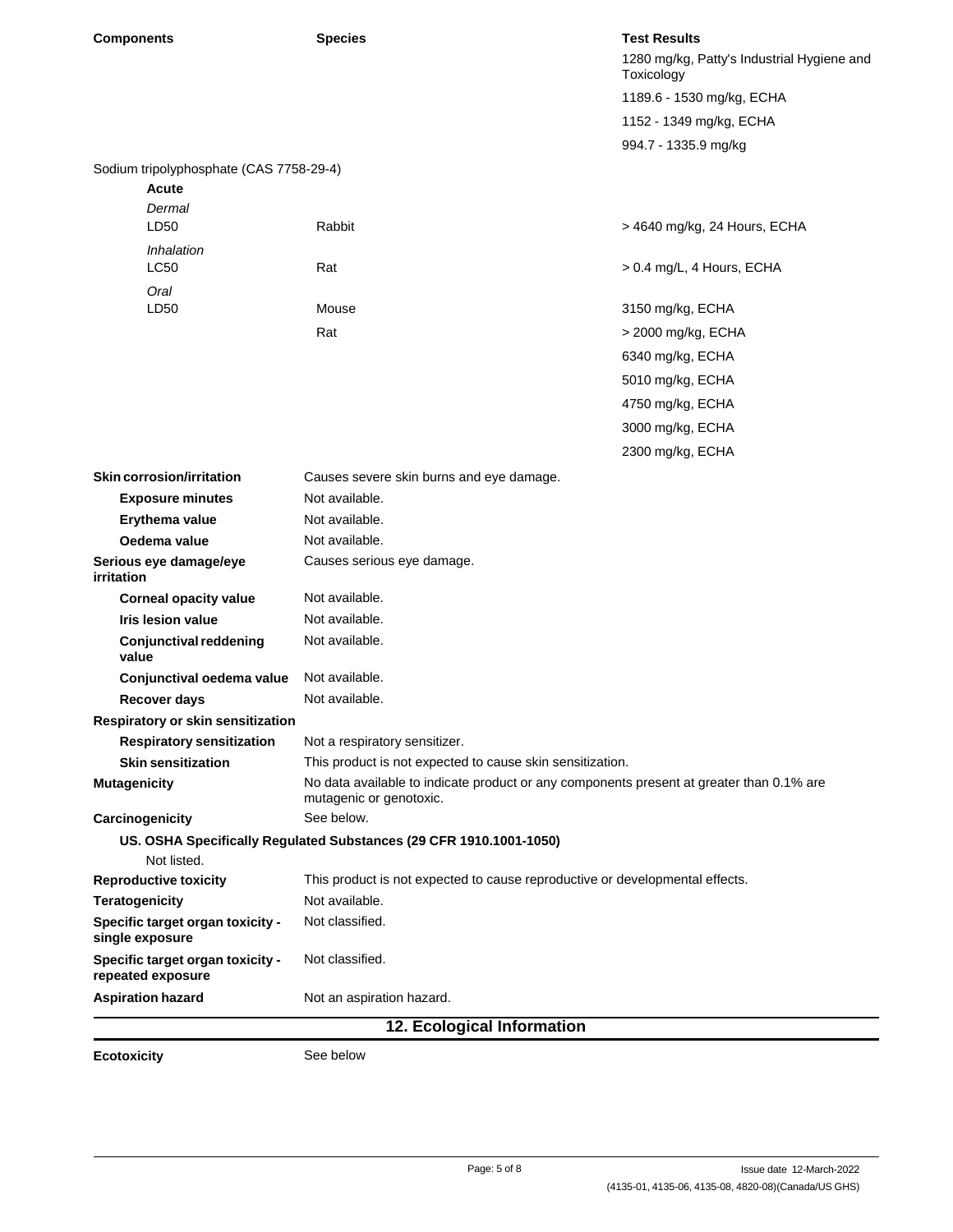| Ecotoxicological data<br><b>Components</b>                              |                                                                                                                                                                                                                        | <b>Species</b>                                                                                                                                                                              | <b>Test Results</b>            |
|-------------------------------------------------------------------------|------------------------------------------------------------------------------------------------------------------------------------------------------------------------------------------------------------------------|---------------------------------------------------------------------------------------------------------------------------------------------------------------------------------------------|--------------------------------|
| Poly(oxy-1,2-ethanediyl), alpha-undecyl-omega-hydroxy- (CAS 34398-01-1) |                                                                                                                                                                                                                        |                                                                                                                                                                                             |                                |
|                                                                         |                                                                                                                                                                                                                        |                                                                                                                                                                                             |                                |
| Aquatic<br>Crustacea                                                    | EC50                                                                                                                                                                                                                   | Water flea (Daphnia magna)                                                                                                                                                                  | 1.6 - 2.5 mg/L, 48 hours       |
|                                                                         |                                                                                                                                                                                                                        |                                                                                                                                                                                             |                                |
| Fish                                                                    | LC50                                                                                                                                                                                                                   | Fathead minnow (Pimephales promelas) 3.2 - 5 mg/L, 96 hours                                                                                                                                 |                                |
| Sodium metasilicate (CAS 6834-92-0)                                     |                                                                                                                                                                                                                        |                                                                                                                                                                                             |                                |
| <b>Aquatic</b>                                                          |                                                                                                                                                                                                                        |                                                                                                                                                                                             |                                |
| Crustacea                                                               | EC50                                                                                                                                                                                                                   | Water flea (Ceriodaphnia dubia)                                                                                                                                                             | 0.28 - 0.57 mg/L, 48 hours     |
| Fish                                                                    | <b>LC50</b>                                                                                                                                                                                                            | Western mosquitofish (Gambusia affinis) 1800 mg/L, 96 hours                                                                                                                                 |                                |
| Sodium tripolyphosphate (CAS 7758-29-4)                                 |                                                                                                                                                                                                                        |                                                                                                                                                                                             |                                |
| <b>Aquatic</b>                                                          |                                                                                                                                                                                                                        |                                                                                                                                                                                             |                                |
| Crustacea                                                               | EC50                                                                                                                                                                                                                   | Water flea (Ceriodaphnia dubia)                                                                                                                                                             | 238.35 - 321.01 mg/L, 48 hours |
| Persistence and degradability                                           |                                                                                                                                                                                                                        | No data is available on the degradability of this product.                                                                                                                                  |                                |
| <b>Bioaccumulative potential</b>                                        | No data available.                                                                                                                                                                                                     |                                                                                                                                                                                             |                                |
| <b>Mobility in soil</b>                                                 | No data available.                                                                                                                                                                                                     |                                                                                                                                                                                             |                                |
| <b>Mobility in general</b>                                              | Not available.                                                                                                                                                                                                         |                                                                                                                                                                                             |                                |
| Other adverse effects                                                   |                                                                                                                                                                                                                        | No other adverse environmental effects (e.g. ozone depletion, photochemical ozone creation                                                                                                  |                                |
|                                                                         |                                                                                                                                                                                                                        | potential, endocrine disruption, global warming potential) are expected from this component.                                                                                                |                                |
|                                                                         |                                                                                                                                                                                                                        | 13. Disposal Considerations                                                                                                                                                                 |                                |
| <b>Disposal instructions</b>                                            |                                                                                                                                                                                                                        | Collect and reclaim or dispose in sealed containers at licensed waste disposal site. Dispose of<br>contents/container in accordance with local/regional/national/international regulations. |                                |
| Local disposal regulations                                              |                                                                                                                                                                                                                        | Dispose in accordance with all applicable regulations.                                                                                                                                      |                                |
| Hazardous waste code                                                    |                                                                                                                                                                                                                        | The waste code should be assigned in discussion between the user, the producer and the waste                                                                                                |                                |
|                                                                         | disposal company.                                                                                                                                                                                                      |                                                                                                                                                                                             |                                |
| Waste from residues / unused<br>products                                | Dispose of in accordance with local regulations. Empty containers or liners may retain some<br>product residues. This material and its container must be disposed of in a safe manner (see:<br>Disposal instructions). |                                                                                                                                                                                             |                                |
| <b>Contaminated packaging</b>                                           | Since emptied containers may retain product residue, follow label warnings even after container is<br>emptied. Empty containers should be taken to an approved waste handling site for recycling or<br>disposal.       |                                                                                                                                                                                             |                                |
|                                                                         |                                                                                                                                                                                                                        | 14. Transport Information                                                                                                                                                                   |                                |
| <b>Transport of Dangerous Goods</b>                                     |                                                                                                                                                                                                                        | Classification Method: Classified as per Part 2, Sections $2.1 - 2.8$ of the Transportation of                                                                                              |                                |
| (TDG) Proof of Classification                                           | Dangerous Goods Regulations. If applicable, the technical name and the classification of the<br>product will appear below.                                                                                             |                                                                                                                                                                                             |                                |
| U.S. Department of Transportation (DOT)                                 |                                                                                                                                                                                                                        |                                                                                                                                                                                             |                                |
| <b>Basic shipping requirements:</b>                                     |                                                                                                                                                                                                                        |                                                                                                                                                                                             |                                |
| <b>UN</b> number<br>Proper shipping name                                | <b>UN3266</b>                                                                                                                                                                                                          | Corrosive liquid, basic, inorganic, n.o.s.                                                                                                                                                  |                                |
| <b>Technical name</b>                                                   | Sodium metasilicate                                                                                                                                                                                                    |                                                                                                                                                                                             |                                |
| <b>Hazard class</b>                                                     | 8                                                                                                                                                                                                                      |                                                                                                                                                                                             |                                |
| Packing group                                                           | Ш                                                                                                                                                                                                                      |                                                                                                                                                                                             |                                |
| <b>Special provisions</b><br><b>Packaging exceptions</b>                | 386, B2, IB2, T11, TP2, TP27<br><1L - Limited Quantity                                                                                                                                                                 |                                                                                                                                                                                             |                                |
| <b>Transportation of Dangerous Goods (TDG - Canada)</b>                 |                                                                                                                                                                                                                        |                                                                                                                                                                                             |                                |
| <b>Basic shipping requirements:</b>                                     |                                                                                                                                                                                                                        |                                                                                                                                                                                             |                                |
| <b>UN</b> number                                                        | <b>UN3266</b>                                                                                                                                                                                                          |                                                                                                                                                                                             |                                |
| Proper shipping name                                                    |                                                                                                                                                                                                                        | CORROSIVE LIQUID, BASIC, INORGANIC, N.O.S.                                                                                                                                                  |                                |
| <b>Technical name</b>                                                   | Sodium metasilicate                                                                                                                                                                                                    |                                                                                                                                                                                             |                                |
| <b>Hazard class</b>                                                     | 8<br>Ш                                                                                                                                                                                                                 |                                                                                                                                                                                             |                                |
| Packing group<br><b>Special provisions</b>                              | 16                                                                                                                                                                                                                     |                                                                                                                                                                                             |                                |
| <b>Packaging exceptions</b>                                             | <1L - Limited Quantity                                                                                                                                                                                                 |                                                                                                                                                                                             |                                |
| IATA/ICAO (Air)                                                         |                                                                                                                                                                                                                        |                                                                                                                                                                                             |                                |
| <b>Basic shipping requirements:</b>                                     |                                                                                                                                                                                                                        |                                                                                                                                                                                             |                                |
| <b>UN</b> number                                                        | <b>UN3266</b>                                                                                                                                                                                                          |                                                                                                                                                                                             |                                |
| Proper shipping name                                                    | Sodium metasilicate                                                                                                                                                                                                    | Corrosive liquid, basic, inorganic, n.o.s.                                                                                                                                                  |                                |
| <b>Technical name</b><br><b>Hazard class</b>                            | 8                                                                                                                                                                                                                      |                                                                                                                                                                                             |                                |
|                                                                         |                                                                                                                                                                                                                        |                                                                                                                                                                                             |                                |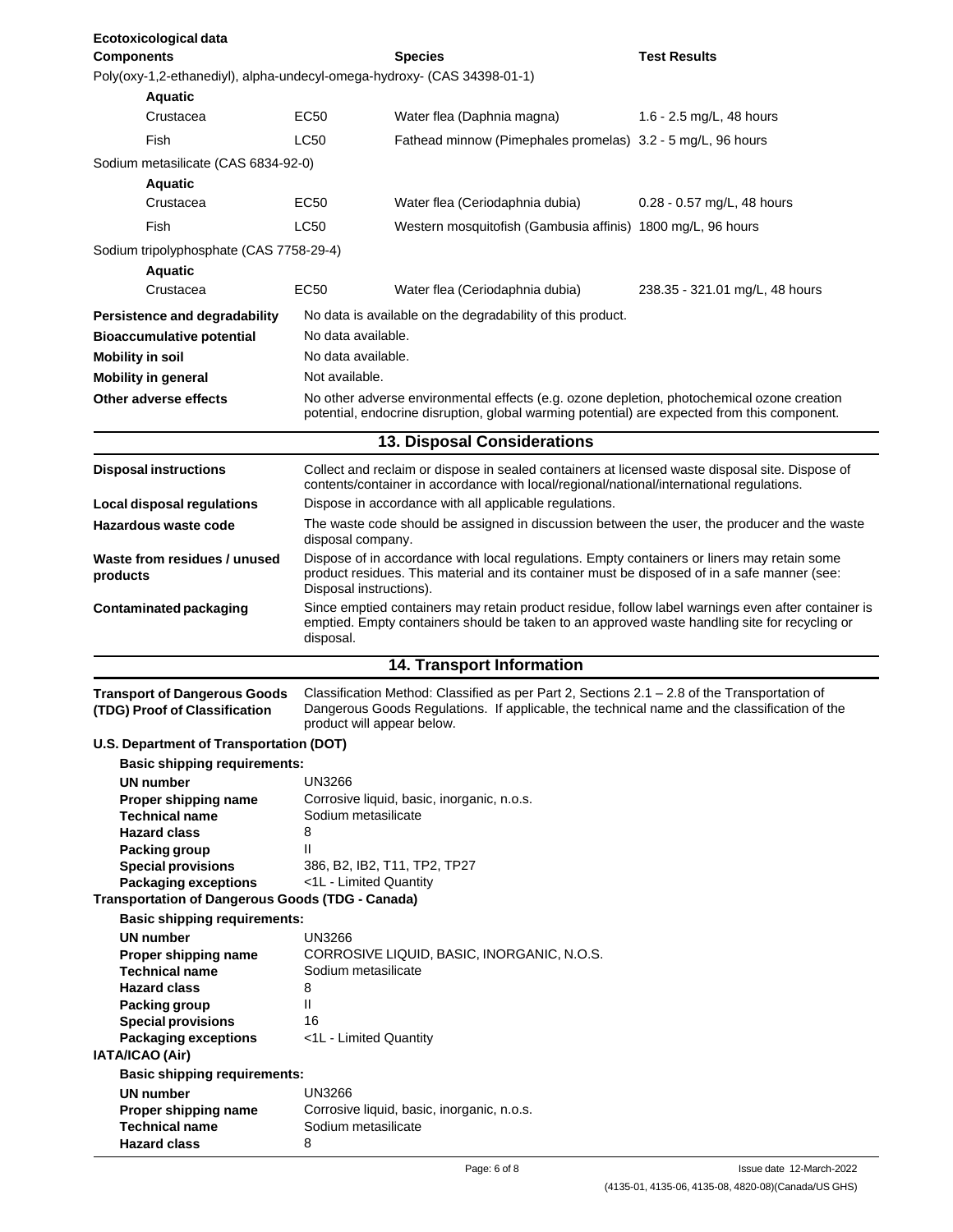| <b>Packing group</b>                                                    | Ш                                                                                                                                                   |  |  |  |
|-------------------------------------------------------------------------|-----------------------------------------------------------------------------------------------------------------------------------------------------|--|--|--|
| <b>IMDG (Marine Transport)</b>                                          |                                                                                                                                                     |  |  |  |
| <b>Basic shipping requirements:</b>                                     |                                                                                                                                                     |  |  |  |
| <b>UN number</b><br>Proper shipping name                                | <b>UN3266</b><br>CORROSIVE LIQUID, BASIC, INORGANIC, N.O.S.                                                                                         |  |  |  |
| <b>Technical name</b>                                                   | Sodium metasilicate                                                                                                                                 |  |  |  |
| <b>Hazard class</b>                                                     | 8                                                                                                                                                   |  |  |  |
| Packing group                                                           | Ш                                                                                                                                                   |  |  |  |
| DOT                                                                     |                                                                                                                                                     |  |  |  |
| CORROSIVE<br>8                                                          |                                                                                                                                                     |  |  |  |
| IATA; IMDG; TDG                                                         |                                                                                                                                                     |  |  |  |
|                                                                         |                                                                                                                                                     |  |  |  |
|                                                                         |                                                                                                                                                     |  |  |  |
|                                                                         |                                                                                                                                                     |  |  |  |
| 8                                                                       |                                                                                                                                                     |  |  |  |
|                                                                         |                                                                                                                                                     |  |  |  |
|                                                                         | 15. Regulatory Information                                                                                                                          |  |  |  |
| <b>Canadian federal regulations</b>                                     | This product has been classified in accordance with the hazard criteria of the HPR and the SDS<br>contains all the information required by the HPR. |  |  |  |
| Export Control List (CEPA 1999, Schedule 3)                             |                                                                                                                                                     |  |  |  |
| Not listed.                                                             |                                                                                                                                                     |  |  |  |
| <b>Greenhouse Gases</b>                                                 |                                                                                                                                                     |  |  |  |
| Not listed.<br><b>Precursor Control Regulations</b>                     |                                                                                                                                                     |  |  |  |
| Not regulated.                                                          |                                                                                                                                                     |  |  |  |
| <b>WHMIS 2015 Exemptions</b>                                            | Not applicable                                                                                                                                      |  |  |  |
| <b>US federal regulations</b>                                           | This product is a "Hazardous Chemical" as defined by the OSHA Hazard Communication<br>Standard, 29 CFR 1910.1200.                                   |  |  |  |
|                                                                         | TSCA Section 12(b) Export Notification (40 CFR 707, Subpt. D)                                                                                       |  |  |  |
| Not regulated.<br><b>CERCLA Hazardous Substance List (40 CFR 302.4)</b> |                                                                                                                                                     |  |  |  |
| Not listed.<br>Not listed.                                              | US. OSHA Specifically Regulated Substances (29 CFR 1910.1001-1050)                                                                                  |  |  |  |
|                                                                         | Superfund Amendments and Reauthorization Act of 1986 (SARA)                                                                                         |  |  |  |
| <b>Hazard categories</b>                                                | Immediate Hazard - Yes<br>Delayed Hazard - No<br>Fire Hazard - No<br>Pressure Hazard - No<br>Reactivity Hazard - No                                 |  |  |  |
| <b>SARA 302 Extremely</b><br>hazardous substance                        | No                                                                                                                                                  |  |  |  |
| SARA 311/312 Hazardous<br>chemical                                      | No                                                                                                                                                  |  |  |  |
| SARA 313 (TRI reporting)<br>Not regulated.                              |                                                                                                                                                     |  |  |  |